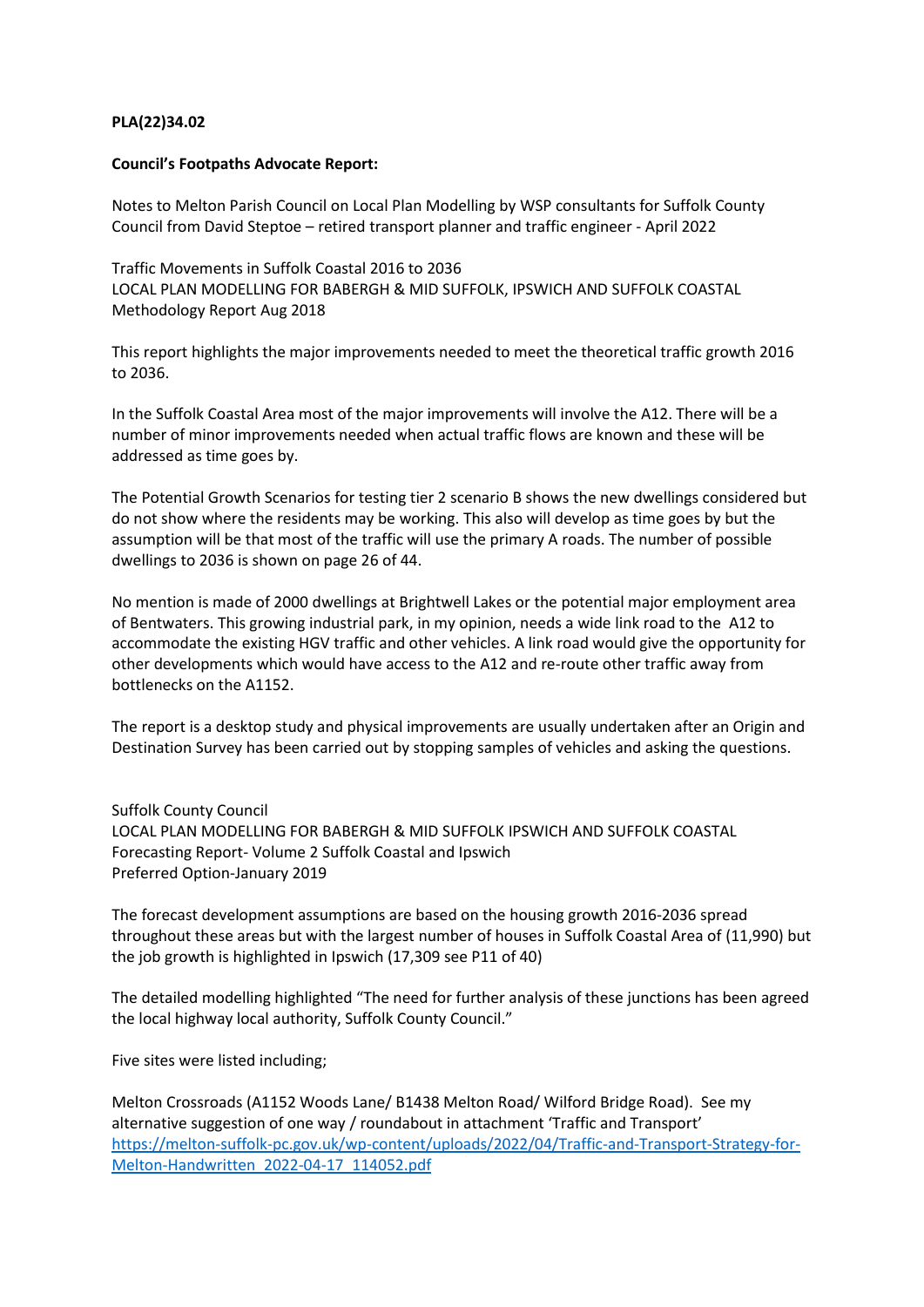A12/B1079 roundabout, to Hasketon. My suggestion is a pedestrian bridge over the A12 and enlarging the circulatory lanes on the roundabout with possible signalisation.

Suffolk Coastal Results Summary This highlights congestion problems in areas of Saxmundham, Melton, Felixstowe and Martlesham/Woodbridge. Melton - On Page 18 of 40

"The A1152 Woods Lane/ B1438 Melton Road/ Wilford Bridge signalised junction may have the northern and eastern approaches present link V/C significantly over capacity and as such delays are likely to be experienced at this junction"

On page 37 of 40 4.3 SUFFOLK COASTAL MODELLING RESULTS 4.33 The A12 roundabouts (with the B 1079 Hasketon and A1152 – ending at Bentwaters also have a high V/C in both peaks.

Junction 3: Melton crossroads (pages7,8 & 9)

The modelling of this junction shows that with current timings to the existing traffic signals, the junction exceeds capacity on several approaches with the Degree of Saturation (a.m) largest on The Street of 129.2% and queue lengths of 145 vehicles!

The (p.m) Degree of Saturation shows 105.1% on Wilford Bridge Road and 112.5% on Melton Road.

Increasing the flare lengths (width of approach roads) and optimising the signal timings would give a capacity of 99.2% am on Wilford Bridge Road and 101.1% on the pm peak on Melton Road.

The desktop exercise will not take into consideration the local conditions such as the air pollution problems, the existence of an adjacent Primary School, the narrowness of the pavements, the desire lines of pedestrians and cyclists and the past accident records. There is also a requirement for school children walking and cycling towards the High School at the top of Woods Lane. Therefore, I would advise that little can be done to improve the predicted flows at this junction by conventional alterations due to existing restraints.

As a retired Staffordshire County Transport Planner, Traffic and Highways Engineer, one of my jobs was to assess sites similar to these for improvements

The Melton Crossroads needs a more radical approach. Given that funds are not available for major improvements my suggestions to Suffolk County Highways Planning Department would be to consider;

1. Making The Street one way from the signals to Saddlemakers Lane.

2. Constructing a small roundabout to replace the traffic signals, making the pedestrian controlled crossings "All Red" on demand.

3. Installing mini-roundabout at the junction of Station Road and Wilford Bridge Road.